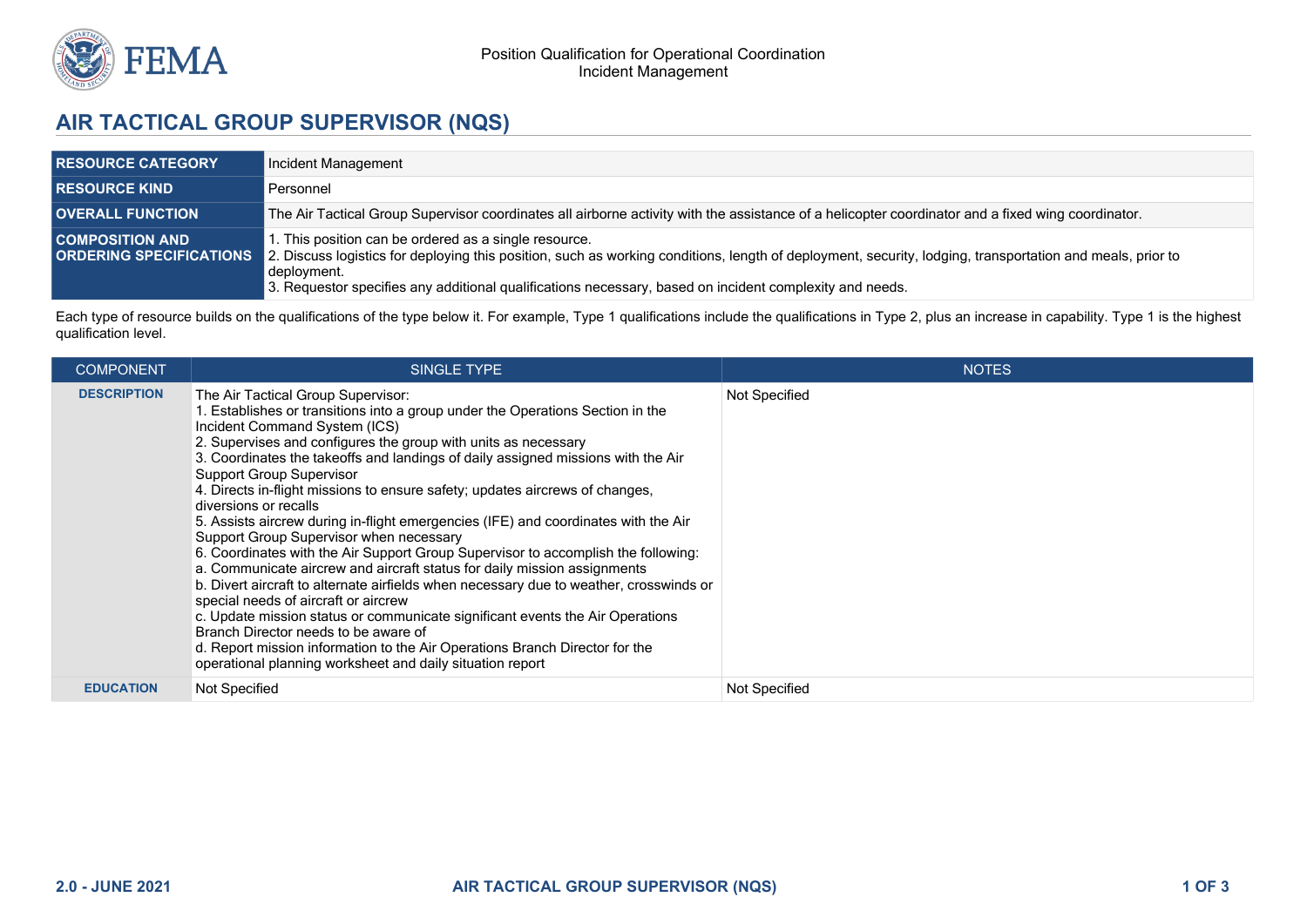

| <b>COMPONENT</b>                                                                            | <b>SINGLE TYPE</b>                                                                                                                                                                                                                                                                                                                                                                                                                                                                                                                                                                                                                                                   | <b>NOTES</b>                                                                                                                                                                                                                                               |
|---------------------------------------------------------------------------------------------|----------------------------------------------------------------------------------------------------------------------------------------------------------------------------------------------------------------------------------------------------------------------------------------------------------------------------------------------------------------------------------------------------------------------------------------------------------------------------------------------------------------------------------------------------------------------------------------------------------------------------------------------------------------------|------------------------------------------------------------------------------------------------------------------------------------------------------------------------------------------------------------------------------------------------------------|
| <b>TRAINING</b>                                                                             | Completion of the following:<br>1. IS-100: Introduction to the Incident Command System, ICS-100<br>2. IS-200: Basic Incident Command System for Initial Response, ICS-200<br>3. ICS-300: Intermediate Incident Command System for Expanding Incidents<br>4. ICS-400: Advanced Incident Command System for Command and General Staff -<br>Complex Incidents<br>5. IS-700: National Incident Management System, An Introduction<br>6. IS-800: National Response Framework, An Introduction<br>7. E/G/L 0191: Emergency Operations Center/Incident Command System Interface<br>8. Authority Having Jurisdiction (AHJ)-approved Introduction to Air Operations<br>course | The National Incident Management System (NIMS) Training Program defines a<br>national baseline to guide and promote NIMS training. It provides recommendations<br>to assist AHJs in developing their own training plans, tailored to their specific needs. |
| <b>EXPERIENCE</b>                                                                           | 1. Successful completion of the National Qualification System (NQS) Position Task<br>Book (PTB) for the NIMS Air Tactical Group Supervisor, or equivalent AHJ<br>documentation<br>2. Experience in an air operations position                                                                                                                                                                                                                                                                                                                                                                                                                                        | Military rating (current or former) as a pilot or navigator may fulfill experience in an<br>air operations position.                                                                                                                                       |
| <b>PHYSICAL/MEDICAL</b><br><b>FITNESS</b>                                                   | Moderate                                                                                                                                                                                                                                                                                                                                                                                                                                                                                                                                                                                                                                                             | The NIMS Guideline for the NQS defines Physical/Medical Fitness levels for NQS<br>positions.                                                                                                                                                               |
| <b>CURRENCY</b>                                                                             | Functions in this position or a higher position during a qualifying incident, planned<br>event, exercise, drill or simulation at least once every three years                                                                                                                                                                                                                                                                                                                                                                                                                                                                                                        | 1. Military experience may fulfill this currency.<br>2. A higher position is one for which this position is a prerequisite within the<br>Operations Section.                                                                                               |
| <b>PROFESSIONAL AND</b><br><b>TECHNICAL</b><br><b>LICENSES AND</b><br><b>CERTIFICATIONS</b> | Not Specified                                                                                                                                                                                                                                                                                                                                                                                                                                                                                                                                                                                                                                                        | Not Specified                                                                                                                                                                                                                                              |